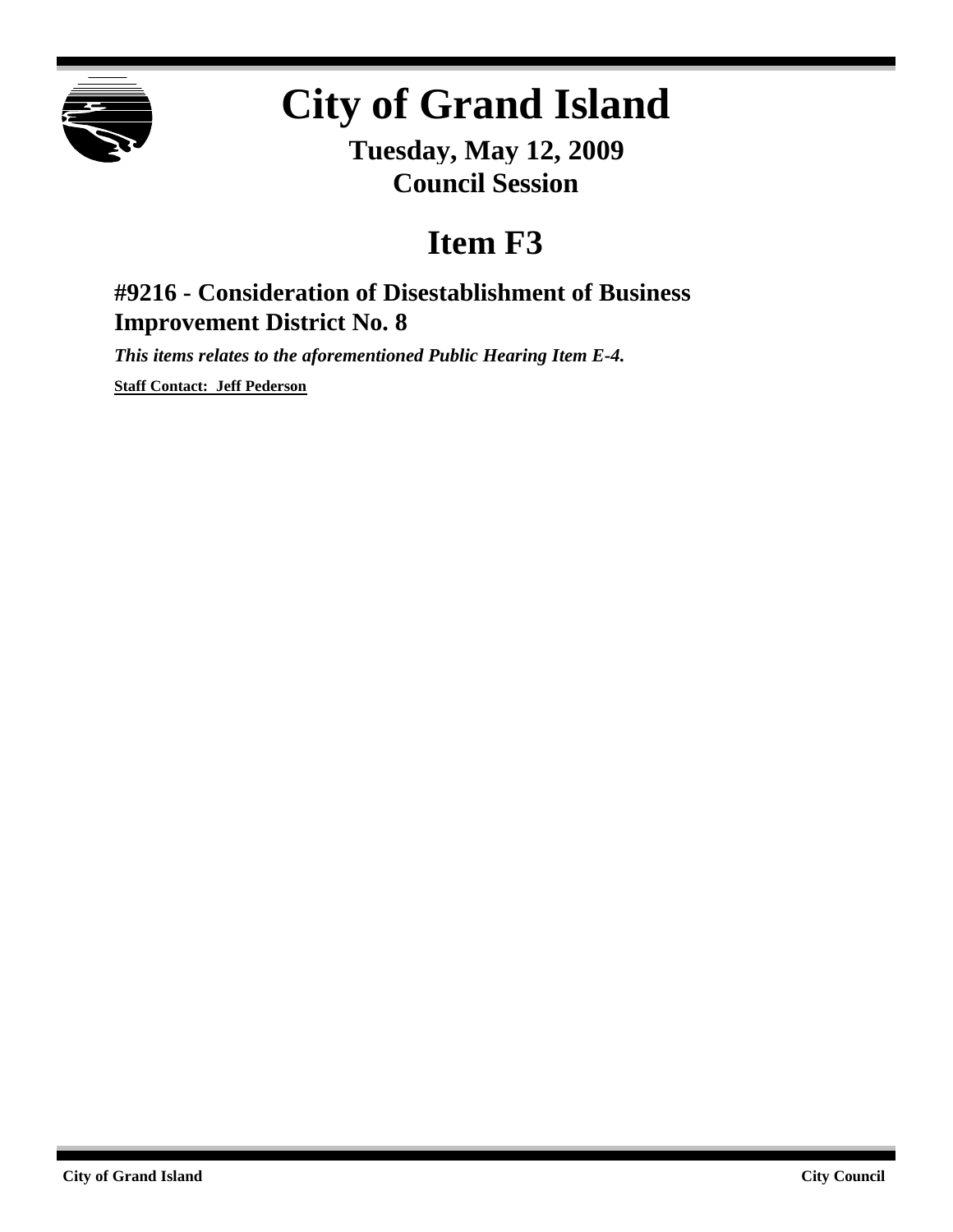### ORDINANCE NO. 9216

An ordinance disestablishing Business Improvement District No. 8; repealing Chapter 13 Sections 13-91 through 13-96; and providing for publication and the effective date of this ordinance.

WHEREAS, the City Council adopted Resolution 2009-90 on April 14, 2009, indicating an intent to disestablish Business Improvement District No. 8; and

WHEREAS, pursuant to said resolution, a notice of hearing was published and mailed as required by law, and public hearing duly held at 7:00 p.m. on May 12, 2009, in the Council Chambers at City Hall, 100 East First Street, Grand Island, Nebraska, concerning the disestablishment of such district; and

WHEREAS, the owners of more than 50% of the assessable units within the District did not file written protests against disestablishment; and

WHEREAS, the City Council now finds and determines that Business Improvement District No. 8 should be disestablished based upon the evidence adduced at the public hearing showing that disestablishment is in the collective best interests of the property owners in the District.

NOW, THEREFORE, BE IT ORDAINED BY THE MAYOR AND COUNCIL OF THE CITY OF GRAND ISLAND, NEBRASKA:

SECTION 1. Article XII and Chapter 13 Sections 91 through 96 of the Grand Island City Code are hereby repealed

SECTION 2. Business Improvement District No. 8 is disestablished and the proceeds of any special assessments and assets acquired with such proceeds shall be subject to disposition as the City Council may hereafter determine.